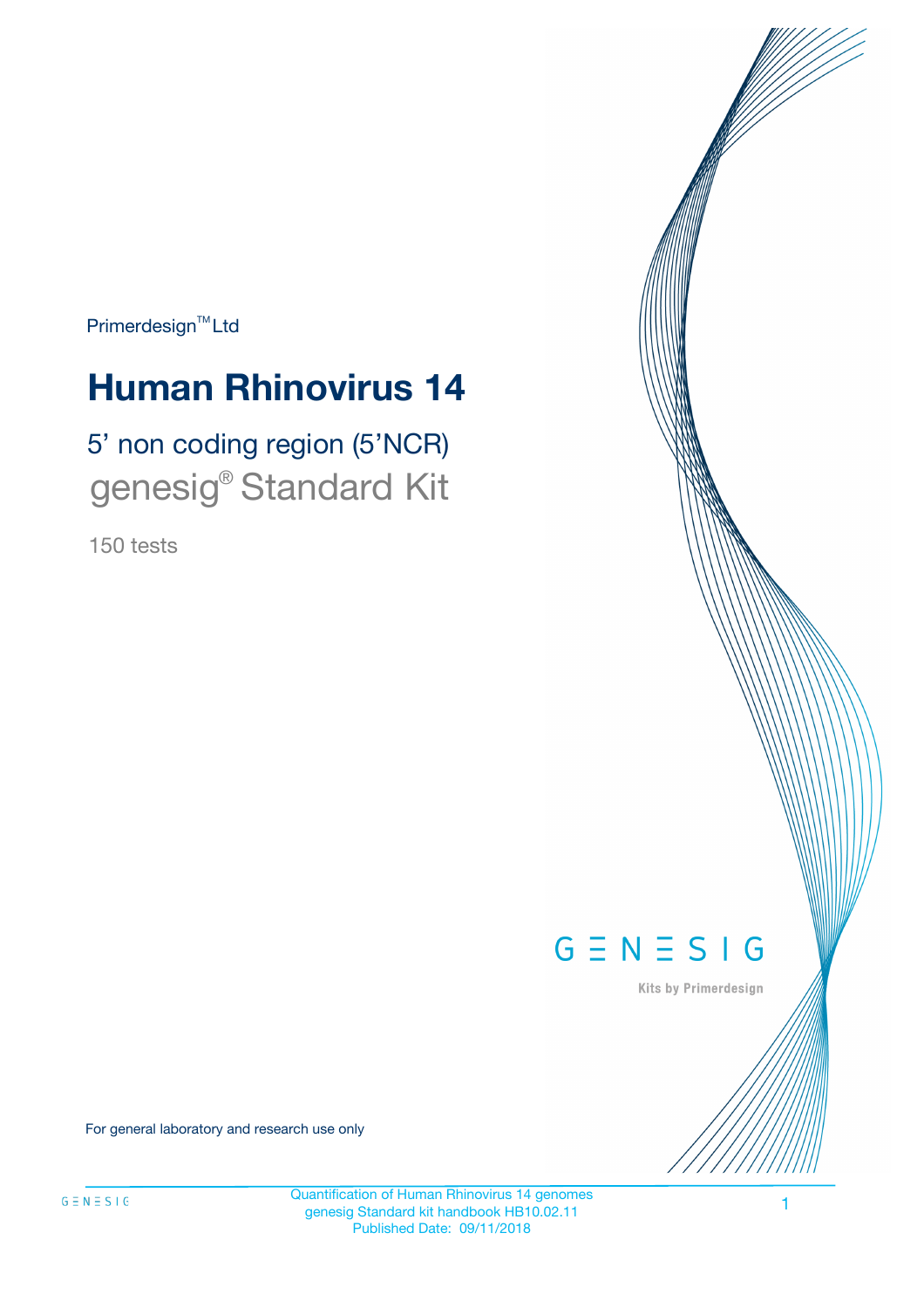## Introduction to Human Rhinovirus 14

Rhinovirus is a genus of the Picornaviridae family of viruses. Rhinoviruses are the most common viral infective agents in humans and are a causative agent of the common cold, being responsible for approximately 50% of all cases. Rhinoviruses have linear, singlestranded, positive-sense RNA genomes with that of HRV14 being 7212nt in length. At the 5′ end of the genome is a virus-encoded protein, and like mammalian mRNA, there is a 3′ poly-A tail. Structural proteins are encoded in the 5′ region of the genome and non-structural at the 3' end. The viral particles themselves are not enveloped and are icosahedral in structure with a diameter of approximately 30nm.

Rhinoviruses are composed of a capsid that contains four viral proteins VP1, VP2, VP3 and VP4. VP1, VP2, and VP3 form the major part of the protein capsid. The much smaller VP4 protein has a more extended structure and lies at the interface between the capsid and the RNA genome. There are 60 copies of each of these proteins assembled as an icosahedron. Antibodies are a major defense against infection with the epitopes lying on the exterior regions of VP1-VP3.

Rhinoviruses have two main modes of transmission: direct transmission via inhalation of aerosolised respiratory droplets and indirect transmission via contact with surfaces contaminated with respiratory droplets. The viral capsid proteins bind to specific nasal cell receptors mediating entry into the host cell. Intracellular enzymes then digest the viral capsid leaving only the genome which functions as a template for the synthesis of the complementary strand. This encodes the viral capsid proteins for new viral particles as well as being packaged into these. The newly synthesised virus buds off from the host cell membrane facilitating infection of other cells.

Rhinoviruses occur worldwide causing disease with symptoms such as fever, cough, and nasal congestion which are the result of the immune system's response to the virus. The frequency of colds is high in childhood and decreases during adulthood most probably because of the possession of immunity.

There are many HRV serotypes which, based on differences in their surface proteins and genome sequences have been segregated into two different groups: Human Rhinovirus A and B although some serotypes remain unclassified. HRV14 belongs to the HRVB species.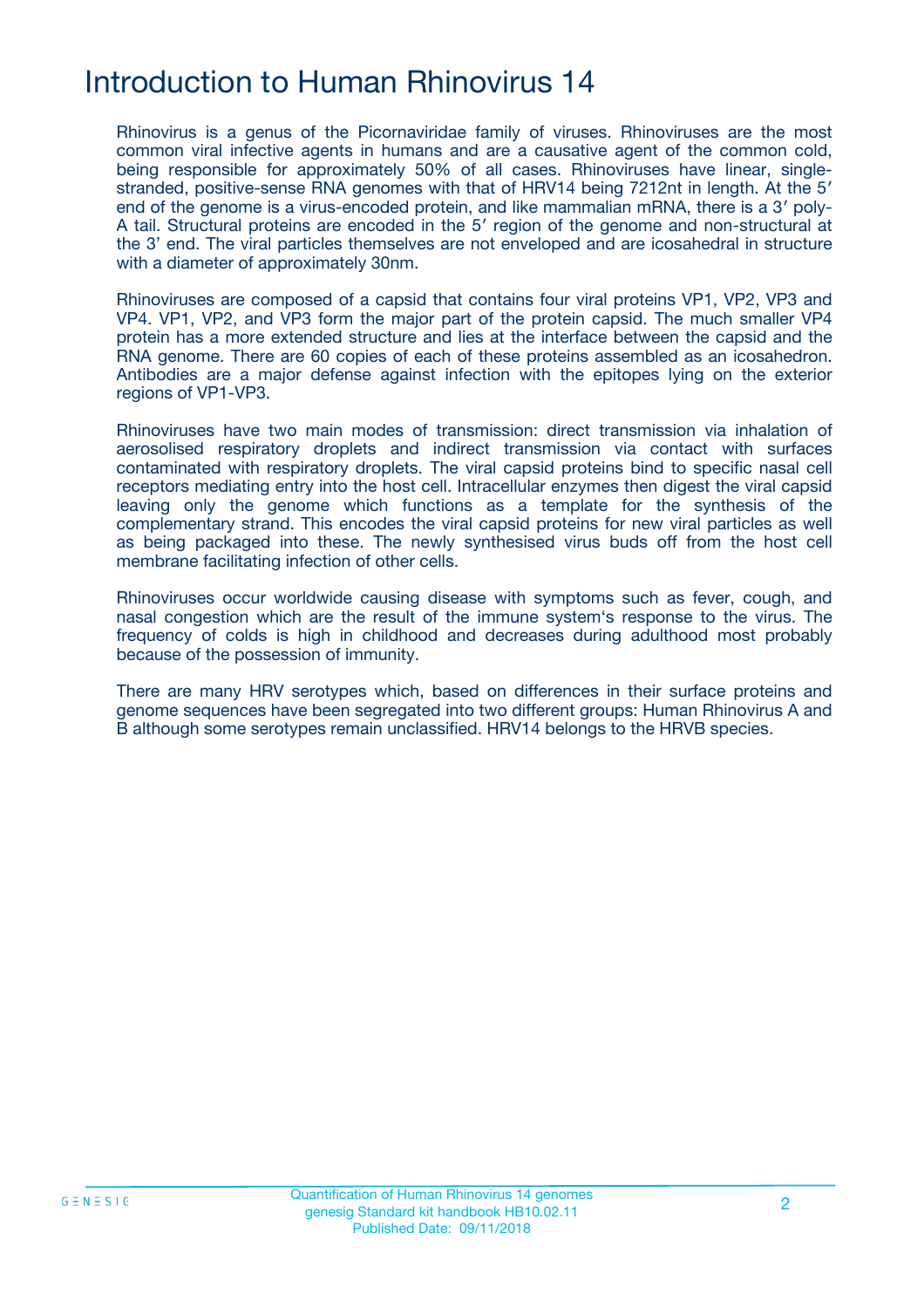# **Specificity**

The Primerdesign genesig Kit for Human Rhinovirus 14 (HRV14) genomes is designed for the in vitro quantification of HRV14 genomes. The kit is designed to have a broad detection profile. Specifically, the primers represent 100% homology with over 95% of the NCBI database reference sequences available at the time of design.

The dynamics of genetic variation means that new sequence information may become available after the initial design. Primerdesign periodically reviews the detection profiles of our kits and when required releases new versions.

Our kit for human rhinovirus 14 has been designed for the specific and exclusive in vitro quantification of this subtype and does not detect other human rhinovirus strains. The primers and probe sequences in this kit have 100% homology with over 95% of reference sequences in the NCBI database based on a comprehensive bioinformatics analysis.

If you require further information, or have a specific question about the detection profile of this kit then please send an e.mail to enquiry@primerdesign.co.uk and our bioinformatics team will answer your question.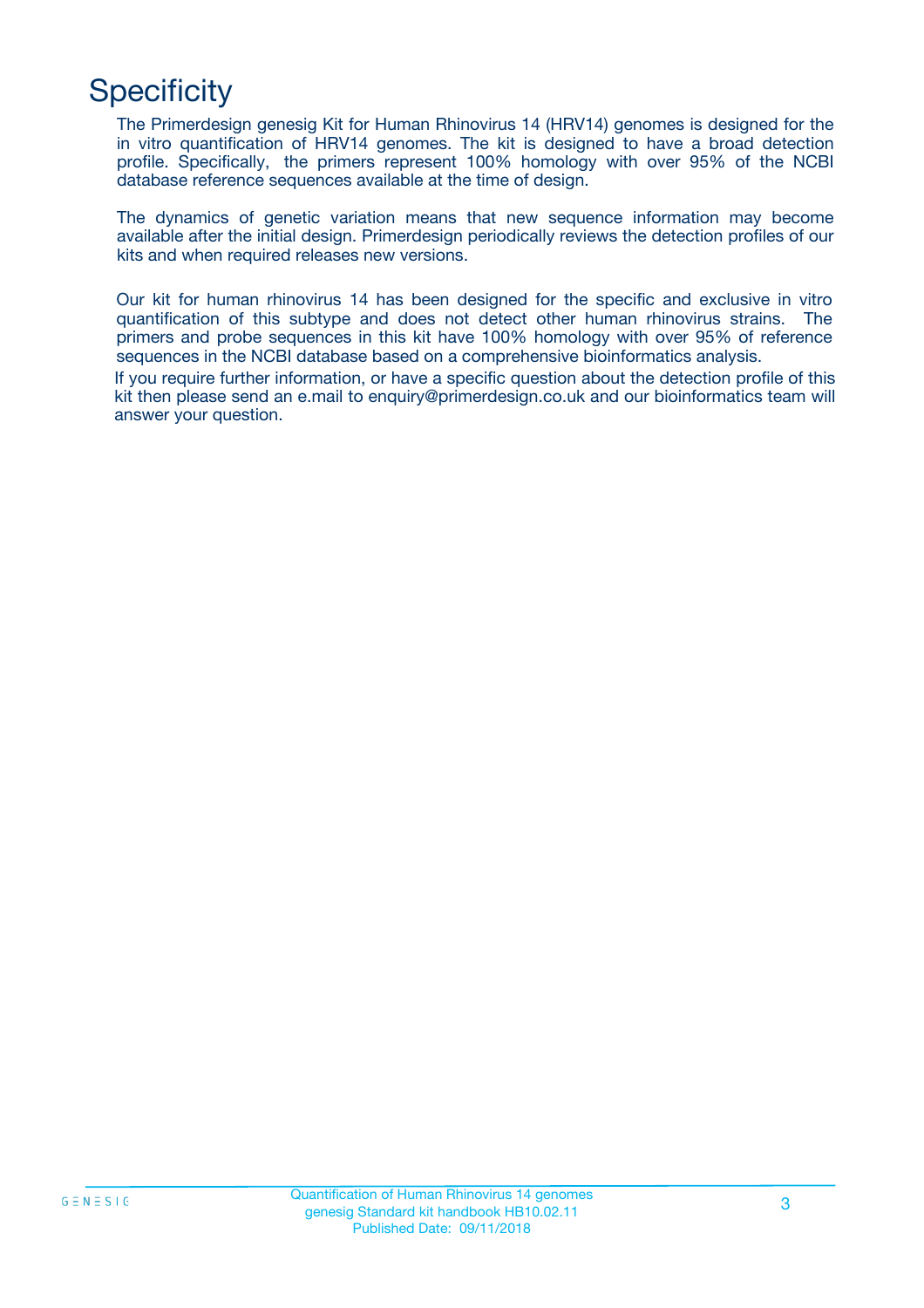### Kit contents

- **HRV14 specific primer/probe mix (150 reactions BROWN)** FAM labelled
- **HRV14 positive control template (for Standard curve RED)**
- **RNase/DNase free water (WHITE)** for resuspension of primer/probe mixes
- **Template preparation buffer (YELLOW)** for resuspension of positive control template and standard curve preparation

### **Reagents and equipment to be supplied by the user**

#### **Real-time PCR Instrument**

#### **Extraction kit**

This kit is recommended for use with genesig Easy DNA/RNA Extraction kit. However, it is designed to work well with all processes that yield high quality RNA and DNA with minimal PCR inhibitors.

**oasigTM lyophilised OneStep or Precision**®**PLUS OneStep 2X RT-qPCR Master Mix** Contains complete OneStep RT-qPCR master mix

**Pipettors and Tips**

**Vortex and centrifuge**

**Thin walled 1.5 ml PCR reaction tubes**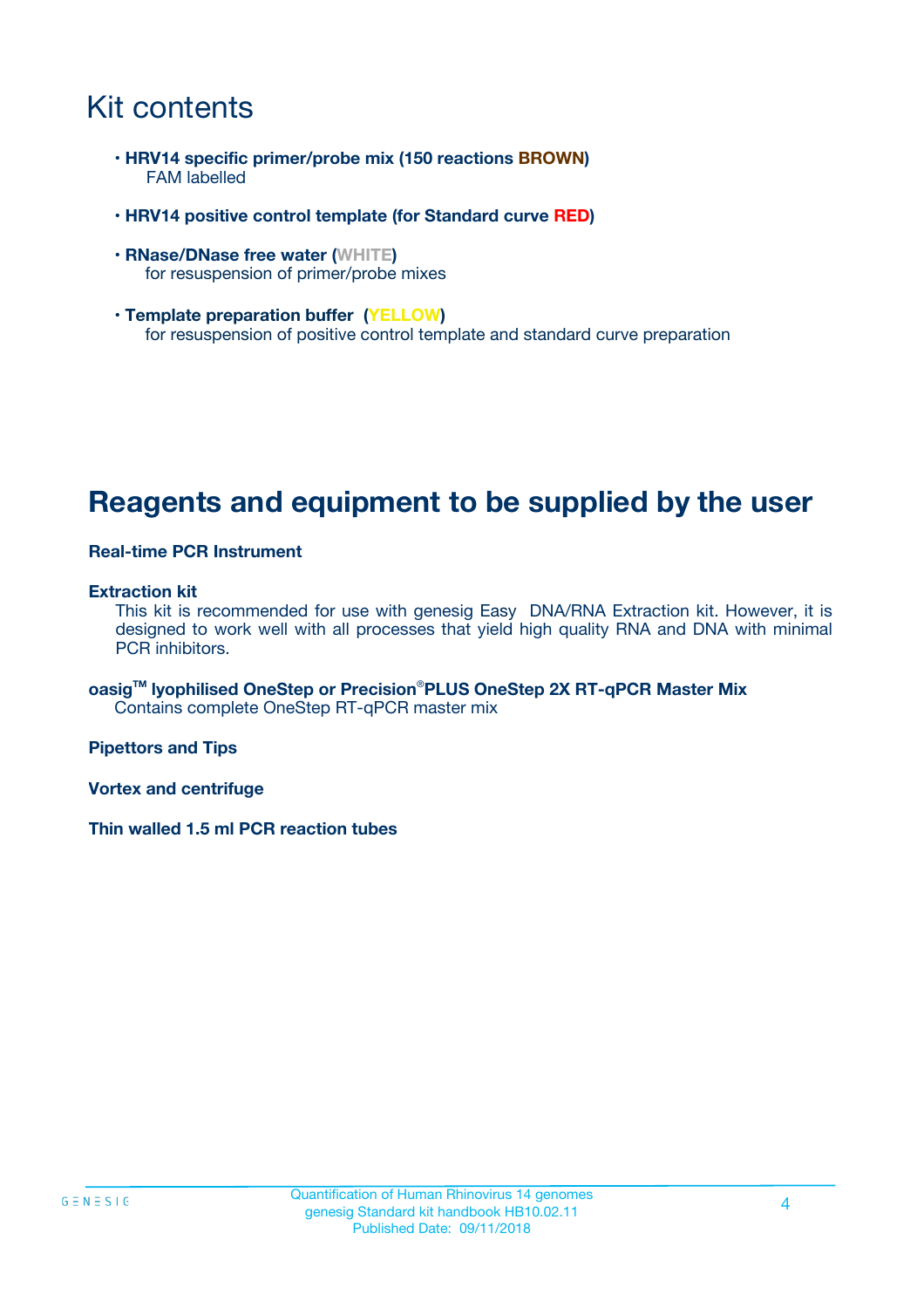### Kit storage and stability

This kit is stable at room temperature but should be stored at -20ºC on arrival. Once the lyophilised components have been resuspended they should not be exposed to temperatures above -20°C for longer than 30 minutes at a time and unnecessary repeated freeze/thawing should be avoided. The kit is stable for six months from the date of resuspension under these circumstances.

If a standard curve dilution series is prepared this can be stored frozen for an extended period. If you see any degradation in this serial dilution a fresh standard curve can be prepared from the positive control.

Primerdesign does not recommend using the kit after the expiry date stated on the pack.

### Suitable sample material

All kinds of sample material suited for PCR amplification can be used. Please ensure the samples are suitable in terms of purity, concentration, and RNA/DNA integrity. Always run at least one negative control with the samples. To prepare a negative-control, replace the template RNA sample with RNase/DNase free water.

### Dynamic range of test

Under optimal PCR conditions genesig HRV14 detection kits have very high priming efficiencies of >95% and can detect less than 100 copies of target template.

### Notices and disclaimers

This product is developed, designed and sold for research purposes only. It is not intended for human diagnostic or drug purposes or to be administered to humans unless clearly expressed for that purpose by the Food and Drug Administration in the USA or the appropriate regulatory authorities in the country of use. During the warranty period Primerdesign genesig detection kits allow precise and reproducible data recovery combined with excellent sensitivity. For data obtained by violation to the general GLP guidelines and the manufacturer's recommendations the right to claim under guarantee is expired. PCR is a proprietary technology covered by several US and foreign patents. These patents are owned by Roche Molecular Systems Inc. and have been sub-licensed by PE Corporation in certain fields. Depending on your specific application you may need a license from Roche or PE to practice PCR. Additional information on purchasing licenses to practice the PCR process may be obtained by contacting the Director of Licensing at Roche Molecular Systems, 1145 Atlantic Avenue, Alameda, CA 94501 or Applied Biosystems business group of the Applera Corporation, 850 Lincoln Centre Drive, Foster City, CA 94404. In addition, the 5' nuclease assay and other homogeneous amplification methods used in connection with the PCR process may be covered by U.S. Patents 5,210,015 and 5,487,972, owned by Roche Molecular Systems, Inc, and by U.S. Patent 5,538,848, owned by The Perkin-Elmer Corporation.

### Trademarks

Primerdesign™ is a trademark of Primerdesign Ltd.

genesig $^\circledR$  is a registered trademark of Primerdesign Ltd.

The PCR process is covered by US Patents 4,683,195, and 4,683,202 and foreign equivalents owned by Hoffmann-La Roche AG. BI, ABI PRISM® GeneAmp® and MicroAmp® are registered trademarks of the Applera Genomics (Applied Biosystems Corporation). BIOMEK® is a registered trademark of Beckman Instruments, Inc.; iCycler™ is a registered trademark of Bio-Rad Laboratories, Rotor-Gene is a trademark of Corbett Research. LightCycler™ is a registered trademark of the Idaho Technology Inc. GeneAmp®, TaqMan® and AmpliTaqGold® are registered trademarks of Roche Molecular Systems, Inc., The purchase of the Primerdesign™ reagents cannot be construed as an authorization or implicit license to practice PCR under any patents held by Hoffmann-LaRoche Inc.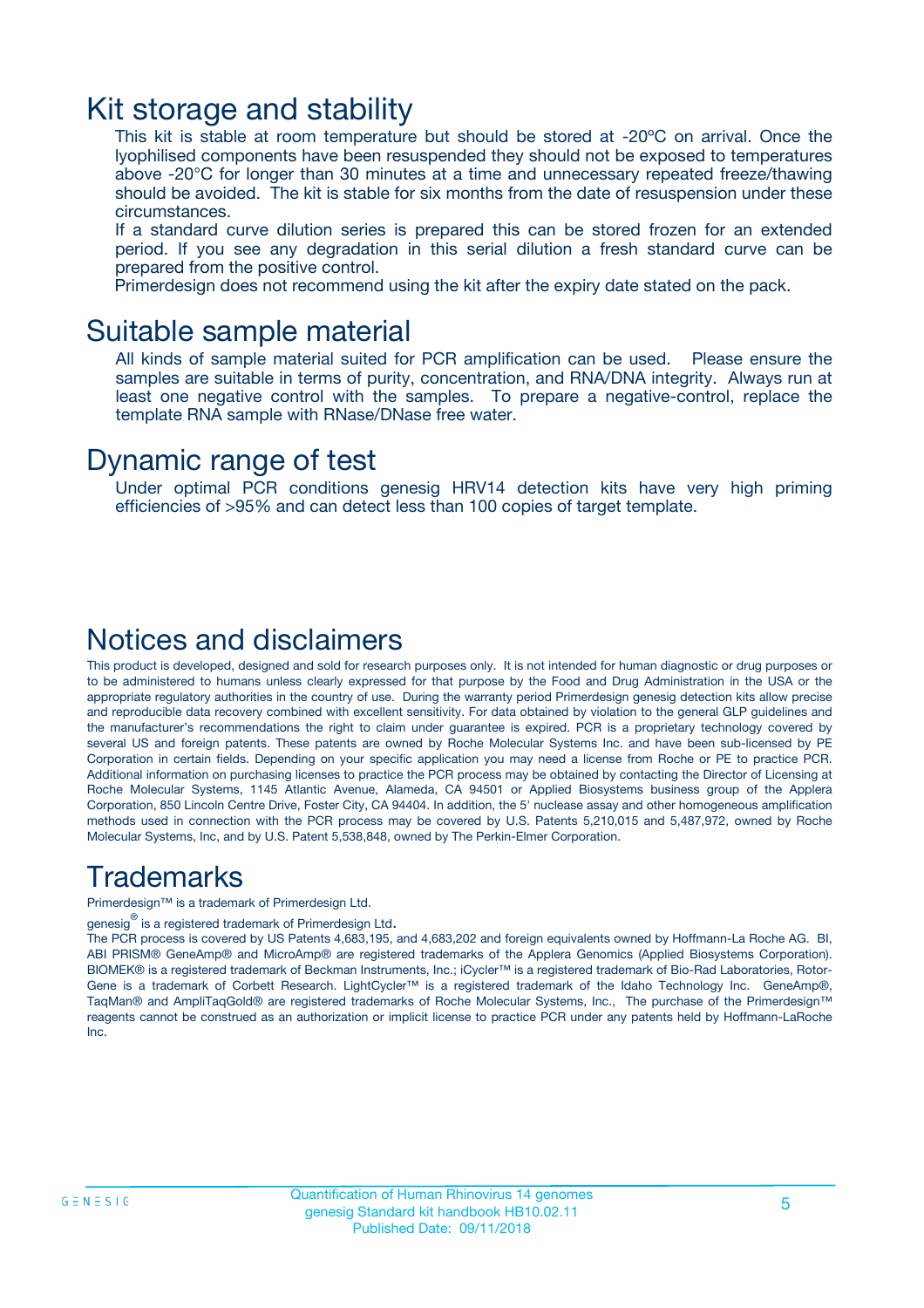## Principles of the test

#### **Real-time PCR**

A HRV14 specific primer and probe mix is provided and this can be detected through the FAM channel.

The primer and probe mix provided exploits the so-called TaqMan® principle. During PCR amplification, forward and reverse primers hybridize to the HRV14 cDNA. A fluorogenic probe is included in the same reaction mixture which consists of a DNA probe labeled with a 5`-dye and a 3`-quencher. During PCR amplification, the probe is cleaved and the reporter dye and quencher are separated. The resulting increase in fluorescence can be detected on a range of qPCR platforms.

#### **Positive control**

For copy number determination and as a positive control for the PCR set up, the kit contains a positive control template. This can be used to generate a standard curve of HRV14 copy number / Cq value. Alternatively the positive control can be used at a single dilution where full quantitative analysis of the samples is not required. Each time the kit is used, at least one positive control reaction must be included in the run. A positive result indicates that the primers and probes for detecting the target HRV14 gene worked properly in that particular experimental scenario. If a negative result is obtained the test results are invalid and must be repeated. Care should be taken to ensure that the positive control does not contaminate any other kit component which would lead to false-positive results. This can be achieved by handling this component in a Post PCR environment. Care should also be taken to avoid cross-contamination of other samples when adding the positive control to the run. This can be avoided by sealing all other samples and negative controls before pipetting the positive control into the positive control well.

#### **Negative control**

To validate any positive findings a negative control reaction should be included every time the kit is used. For this reaction the RNase/DNase free water should be used instead of template. A negative result indicates that the reagents have not become contaminated while setting up the run.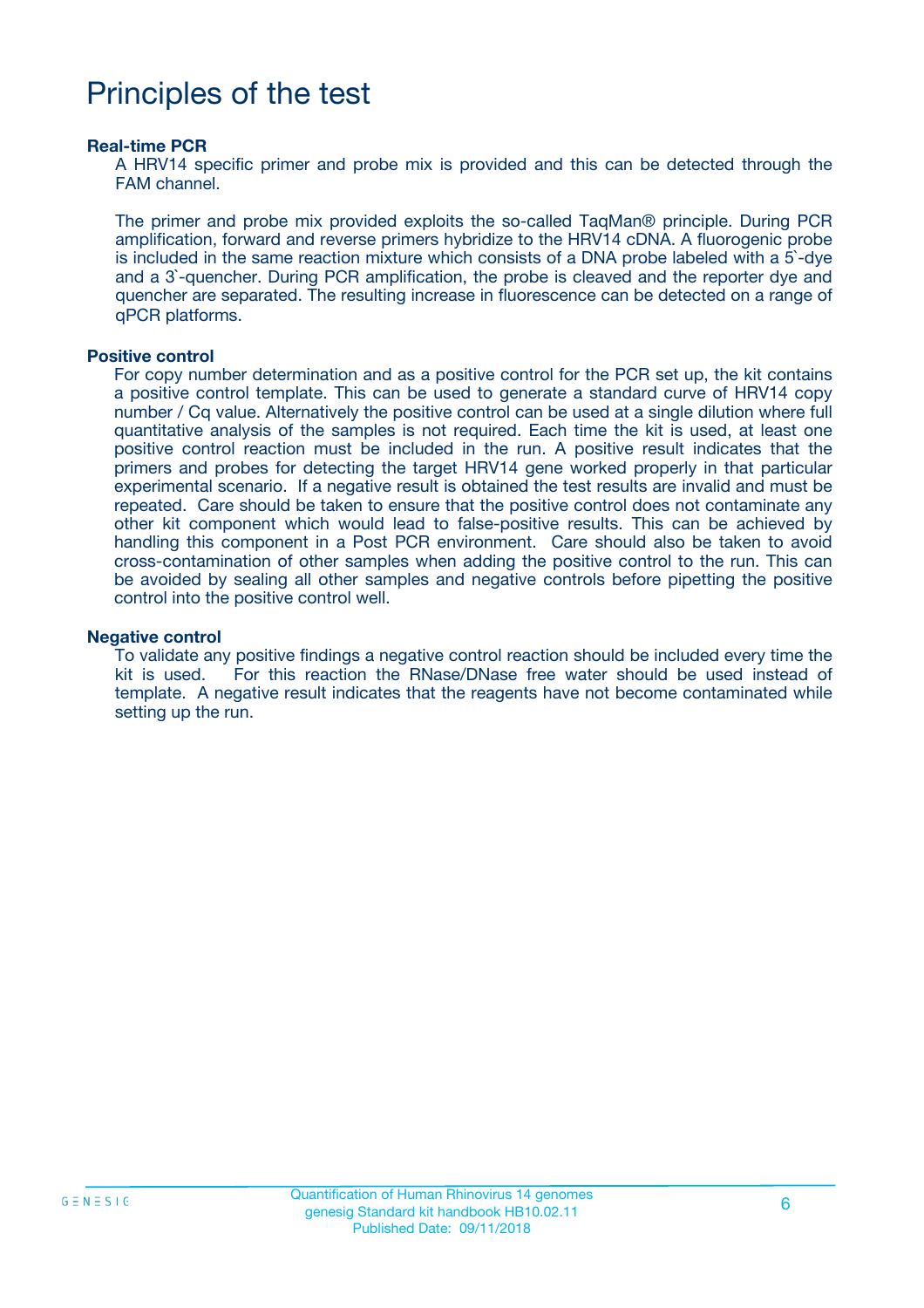### Resuspension protocol

To minimize the risk of contamination with foreign DNA, we recommend that all pipetting be performed in a PCR clean environment. Ideally this would be a designated PCR lab or PCR cabinet. Filter tips are recommended for all pipetting steps.

#### **1. Pulse-spin each tube in a centrifuge before opening.**

This will ensure lyophilised primer and probe mix is in the base of the tube and is not spilt upon opening the tube.

#### **2. Resuspend the kit components in the RNase/DNase free water supplied, according to the table below:**

To ensure complete resuspension, vortex each tube thoroughly.

| Component - resuspend in water | <b>Nolume</b> |
|--------------------------------|---------------|
| <b>Pre-PCR pack</b>            |               |
| HRV14 primer/probe mix (BROWN) | $165$ µ       |

#### **3. Resuspend the positive control template in the template preparation buffer supplied, according to the table below:**

To ensure complete resuspension, vortex the tube thoroughly.

| Component - resuspend in template preparation buffer |         |  |
|------------------------------------------------------|---------|--|
| <b>Post-PCR heat-sealed foil</b>                     |         |  |
| HRV14 Positive Control Template (RED) *              | .500 ul |  |

\* This component contains high copy number template and is a VERY significant contamination risk. It must be opened and handled in a separate laboratory environment, away from the other components.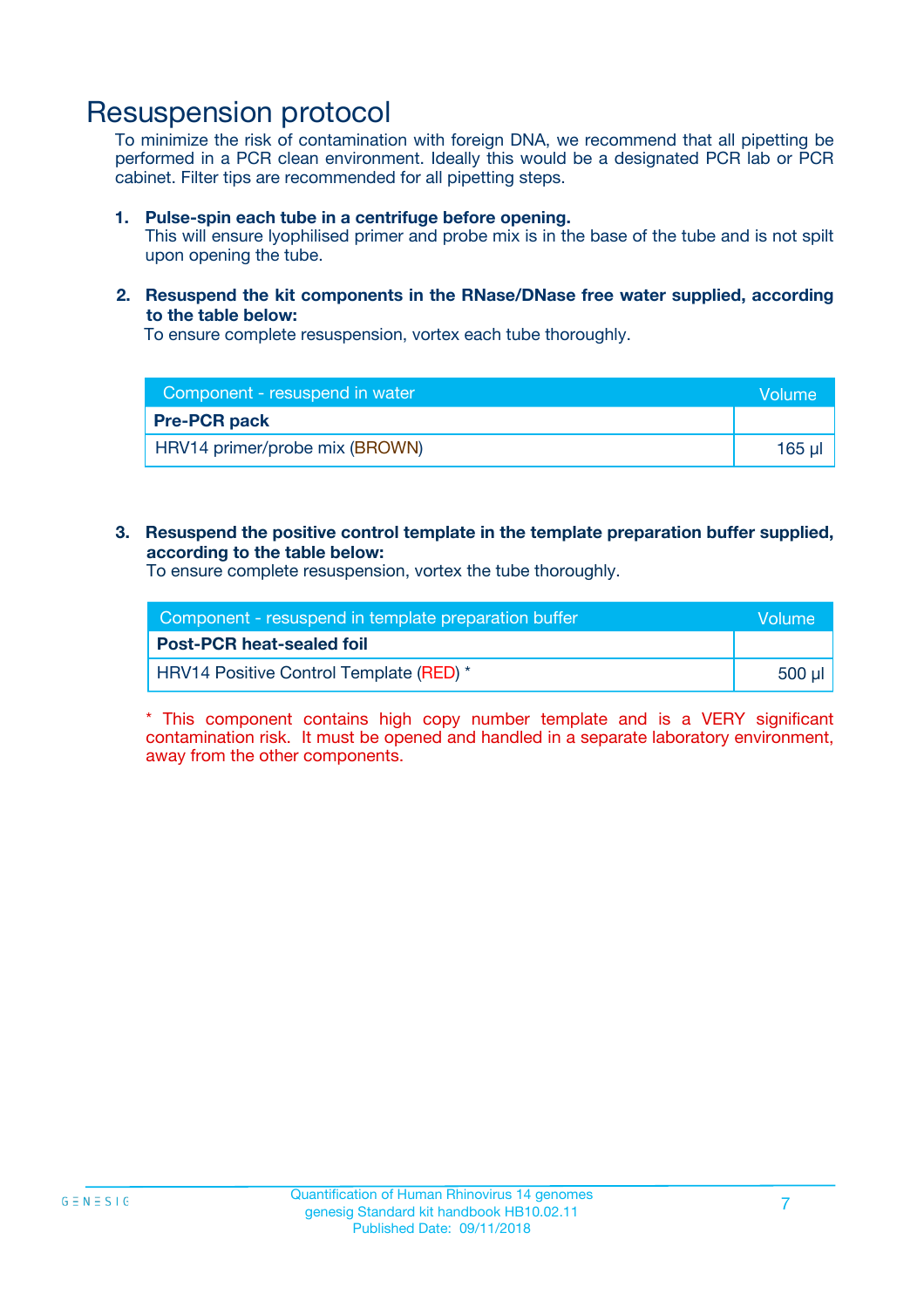### OneStep RT-qPCR detection protocol

A OneStep approach combining the reverse transcription and amplification in a single closed tube is the preferred method. If, however, a two step approach is required see page 10.

#### **For optimum performance and sensitivity.**

All pipetting steps and experimental plate set up should be performed on ice. After the plate is poured proceed immediately to the OneStep amplification protocol. Prolonged incubation of reaction mixes at room temperature can lead to PCR artifacts that reduce the sensitivity of detection.

**1. For each RNA sample prepare a reaction mix according to the table below:** Include sufficient reactions for positive and negative controls.

| Component                                                    | Volume   |
|--------------------------------------------------------------|----------|
| oasig OneStep or PrecisionPLUS OneStep 2X RT-qPCR Master Mix | $10 \mu$ |
| HRV14 primer/probe mix (BROWN)                               | 1 µl     |
| <b>RNase/DNase free water (WHITE)</b>                        | $4 \mu$  |
| <b>Final Volume</b>                                          | $15$ µ   |

- **2. Pipette 15µl of this mix into each well according to your qPCR experimental plate set up.**
- **3. Pipette 5µl of RNA template into each well, according to your experimental plate set up.**

For negative control wells use 5µl of RNase/DNase free water. The final volume in each well is 20ul.

**4. If a standard curve is included for quantitative analysis prepare a reaction mix according to the table below:**

| Component                                                    | Volume |
|--------------------------------------------------------------|--------|
| oasig OneStep or PrecisionPLUS OneStep 2X RT-qPCR Master Mix | 10 µl  |
| HRV14 primer/probe mix (BROWN)                               | 1 µI   |
| <b>RNase/DNase free water (WHITE)</b>                        | 4 µl   |
| <b>Final Volume</b>                                          | 15 ul  |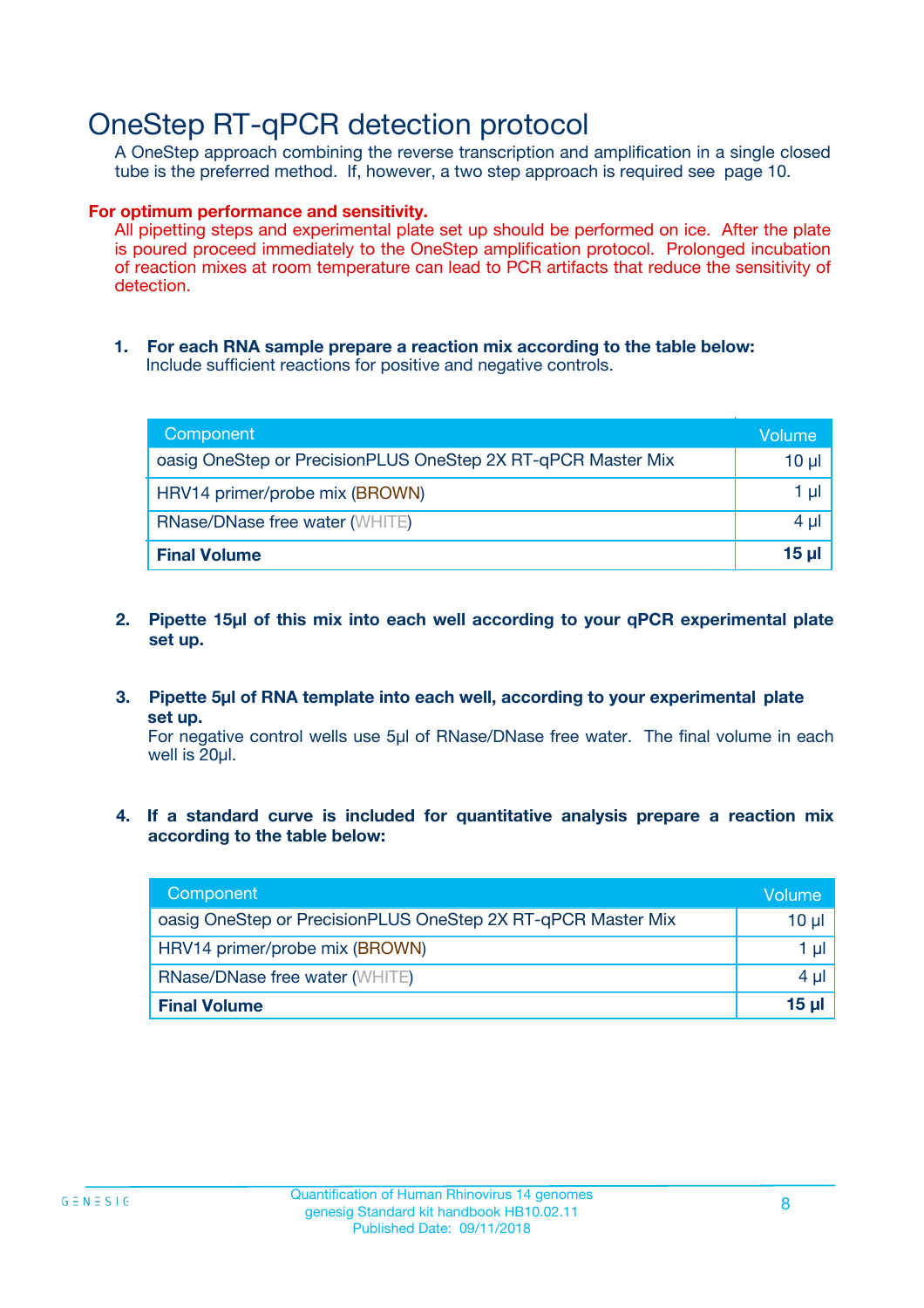#### **5. Preparation of standard curve dilution series**

- 1) Pipette 90µl of template preparation buffer into 5 tubes and label 2-6
- 2) Pipette 10µl of Positive Control Template (RED) into tube 2
- 3) Vortex thoroughly
- 4) Change pipette tip and pipette 10µl from tube 2 into tube 3
- 5) Vortex thoroughly

Repeat steps 4 and 5 to complete the dilution series

| <b>Standard Curve</b>         | <b>Copy Number</b>     |
|-------------------------------|------------------------|
| Tube 1 Positive control (RED) | $2 \times 10^5$ per µl |
| Tube 2                        | $2 \times 10^4$ per µl |
| Tube 3                        | $2 \times 10^3$ per µl |
| Tube 4                        | $2 \times 10^2$ per µl |
| Tube 5                        | 20 per $\mu$           |
| Tube 6                        | 2 per µl               |

**6. Pipette 5µl of standard template into each well for the standard curve according to your plate set up**

The final volume in each well is 20ul.

# OneStep RT-qPCR amplification protocol

Amplification conditions using oasig OneStep or PrecisionPLUS OneStep 2X RT-qPCR Master Mix.

|             | <b>Step</b>                  | <b>Time</b>      | <b>Temp</b>    |
|-------------|------------------------------|------------------|----------------|
|             | <b>Reverse Transcription</b> | $10 \text{ min}$ | $55^{\circ}$ C |
|             | Enzyme activation            | 2 min            | $95^{\circ}$ C |
| Cycling x50 | Denaturation                 | 10 <sub>s</sub>  | $95^{\circ}$ C |
|             | <b>DATA COLLECTION *</b>     | 60 s             | $60^{\circ}$ C |

\* Fluorogenic data should be collected during this step through the FAM channel